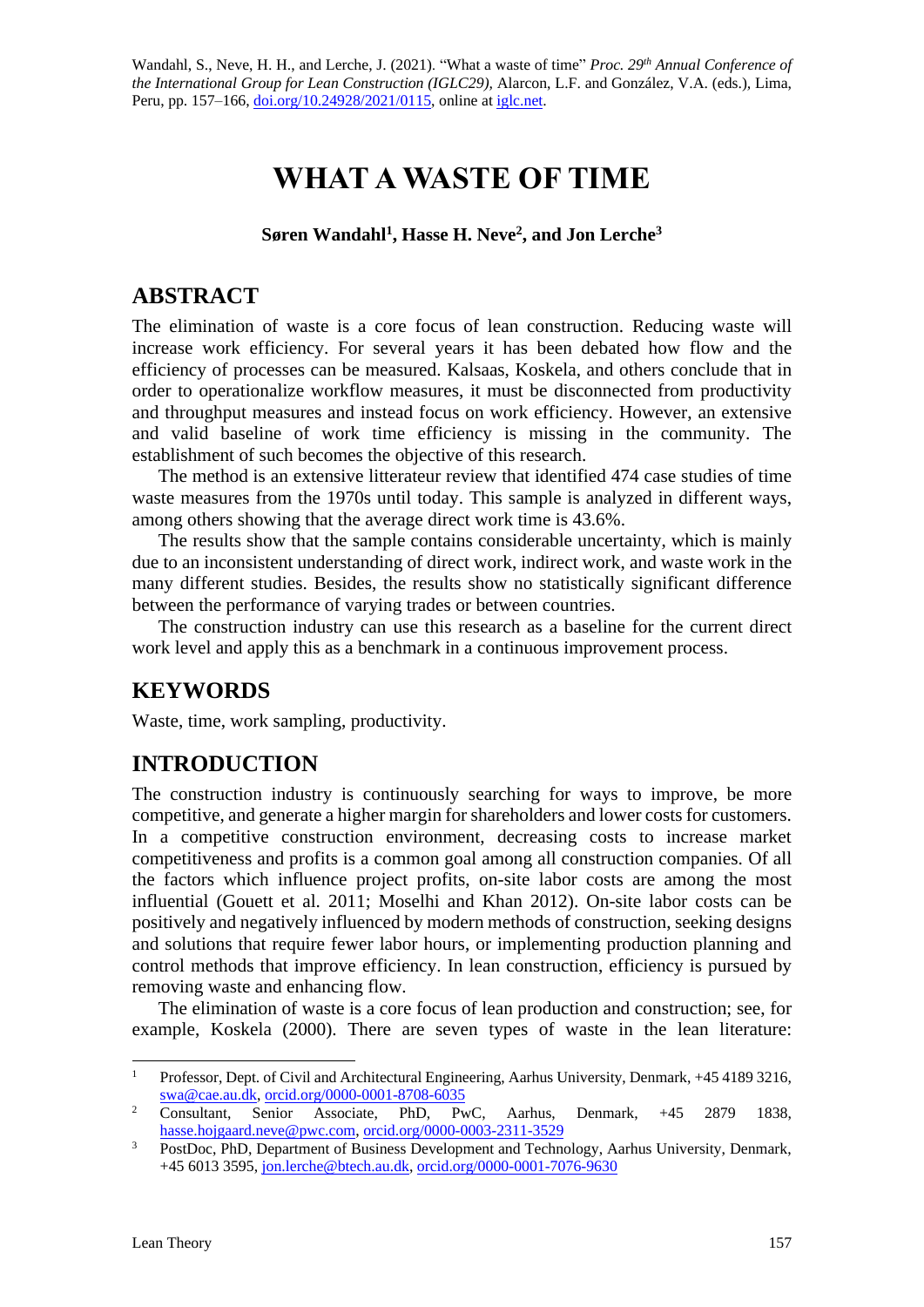overproduction, defects, unnecessary inventory, inappropriate processing, excessive transportation, waiting, and unnecessary motion (Ohno 1988). Making-do has later been added as an eighth type of waste (Koskela 2004).

Concerning lean construction, the flow concept was first introduced in the Koskela (1992) seminal work towards a new theory of production in construction. The flow concept's consolidation was achieved with the TFV theory of production in construction (Koskela 2000). Today flow in lean construction is applied with the seven preconditions (Koskela 1999) in the making ready process of the Last Planner System.

Combing flow thinking and waste reduction will result in increased efficiency. Efficiency refers to executing a defined activity with the least possible amount of resources. Unfortunately, construction is challenged in terms of efficiency, as we have many flows and many workers from different trades working in a dynamic environment. Some even argue that construction is inherently wasteful, and as construction is laborintensive, waste and time usage are central topics in the quest for efficient construction. Already in the first IGLC conference back in 1993, this was in focus as Alarcón, L. F. (1993) presented conceptual ideas of modeling waste and time. To measure waste and time usage has been in focus continually in IGLC.

#### **IGLC PAPERS ON WASTE AND TIME**

Waste and time management are two central concepts of lean, thus also popular topics at the IGLC conferences. Currently, the iglc.net conference database contains 1,781 IGLC conference papers. When searching for 'time' and 'waste' in title, keyword, and author, the result is 573 and 417, respectively. This equals that almost 1/3 of all IGLC papers have the word 'time' in the title and/or in the keywords. When narrowing the search down to the title only, 52 papers has the word 'time' and 54 papers the word 'waste' in the headline. A brief review of IGLC papers addressing time and waste reveals the most important topics, and most cited works seem to be takt time planning. Frandson et al. (2013) was the second earliest published IGLC paper on takt time and now the most cited takt time paper from IGLC with more than 120 citations. In the following years, takt time was in focus. It was conceptually compared and differentiated from LPS (e.g., Emdanat et al. 2016; Frandson et al. 2014) and location-based scheduling (e.g., Frandson et al. 2015; Seppanen et al. 2010). In the recent 3 IGLC conferences, 20 papers on takt time have been published. Around the millennium, Just-in-time was a focal point, where among others, two conceptual papers, each with more than 100 citations, made it clear how JIT should be seen as an integral part of lean construction (Tommelein and Li 1999; Tommelein and Weissenberger 1999).

Several papers have embossed the fundamental understanding of construction as a production system in terms of time usage and time waste. Kalsaas (2010) investigated time waste, both theoretically and empirically. He discussed the relationship of time waste towards the 8 categories of waste (Koskela 2004) and found through case studies that time waste only constitutes around 7% of work time. This was followed by a case study in 2013 calculating waste time to 35% (Kalsaas 2013). In IGLC, this work was referred to as measuring workflow and comprised several IGLC publications (Bølviken and Kalsaas 2011; Kalsaas 2012; Kalsaas and Bolviken 2010). However, an extensive and trustworthy review of wasted work time in construction is missing.

Turning the focus to waste, the three most cited IGLC papers on waste are all published around the millennium by well-established Lean Construction researchers Koskela (2004), Formoso et al. (1999), Polat and Ballard (2004). In addition to these,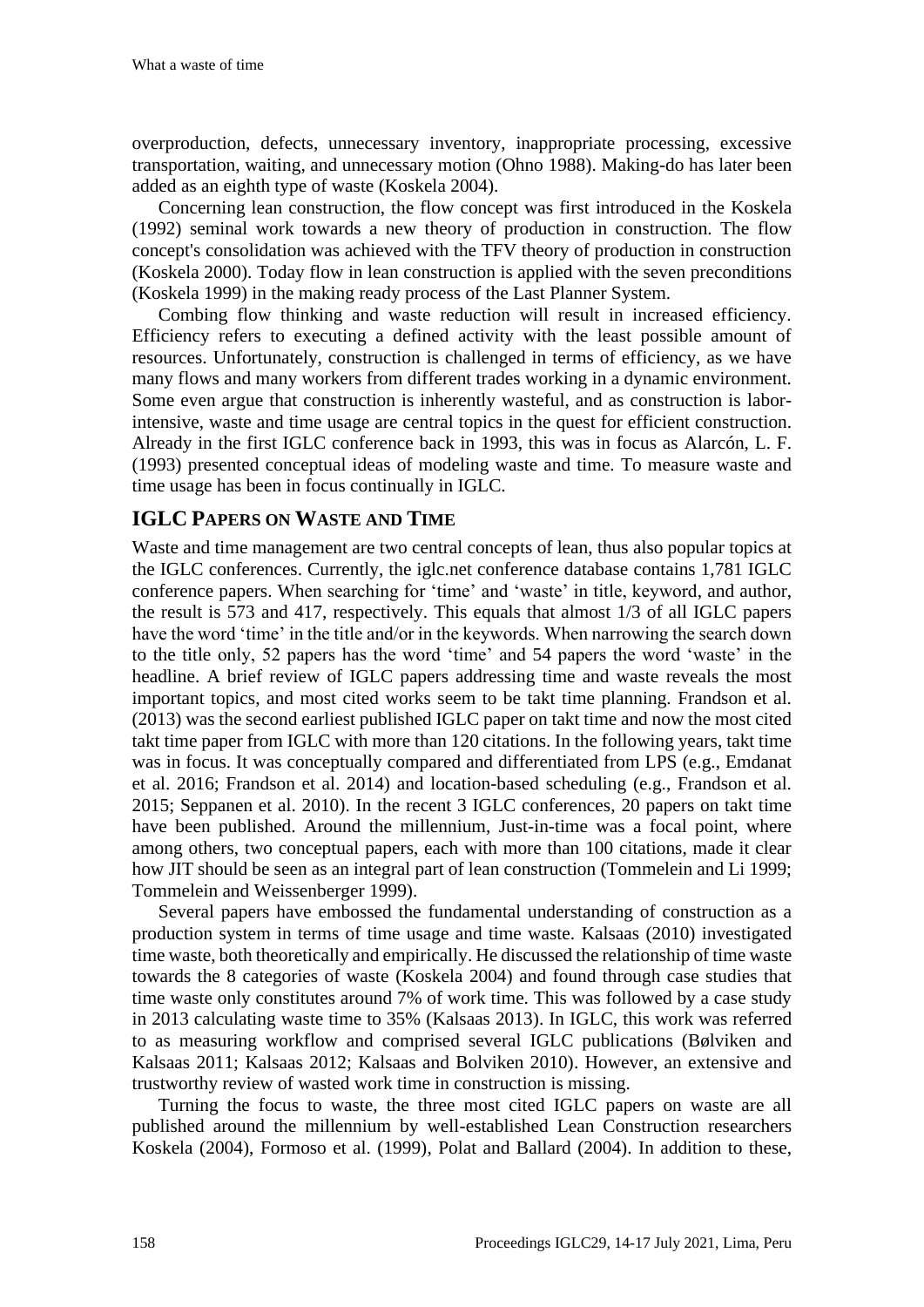Kalsaas is also very active in researching waste in construction, with 8 publications (e.g., Bølviken and Kalsaas 2011; Kalsaas 2010; Kalsaas 2013). Out of the 54 papers on waste, the most common topic is waste as a concept, where authors explore Ohno's (1988) concept of waste in the construction context (Koskela et al. 2013). Among others, this resulted in Bølviken et al.'s (2014) Taxonomy of waste in construction. Over time, this exploration has resulted in Koskela  $(2004)$  identifying a  $8<sup>th</sup>$  waste type of construction, called Making-do. Making-do as a waste refers to a situation where a task is started without all its standard inputs, or the execution of a task is continued although the availability of at least one standard input has ceased (Koskela 2004). In more recent years, several researchers have followed up and further explored making-do (Fireman and Formoso 2013; Fireman and Saurin 2020; Neve and Wandahl 2018), and making-do is now widely recognized as a lead waste type.

Other trends of waste research within IGLC are identifying the sources of waste (e.g., Polat and Ballard 2004; Viana et al. 2012) and waste in relation to design processes and social context (Koskela et al. 2013; Macomber and Howell 2004). Finally, Kalsaas has conducted seminal work on waste in relation to time, productivity, and efficiency, which will be further explored in the next chapter.

#### **MEASURING TIME WASTE IN CONSTRUCTION**

In 2010 Kalsaas and Bolviken (2010) wrote *"...the current lack of an accepted method for measuring flow in project-based production...*" which was the starting point for understanding, defining, and measuring flow or lack of it, i.e., time waste, in construction. Flow is a chain of events without interruptions and closely related to motion, not only of material, but in relation to all preconditions defined by Koskela (2000).

Kalsaas (2010) pointed out that time must be added to the understanding, as "excessive transportation, waiting and unnecessary motion all contain obvious aspects that can be measured in terms of time." Kalsaas conducted, therefore, a small literature study on waste time and collected empirical data through what he called 'the boss method' to conclude on the amount of value-adding worktime (VAW) and non-value-adding worktime (NVAW). VAW and NVAW refer back to Ohno's work (1988, page 138). The conclusion was that 49% of the time was value-adding. However, as we will later show, both the literature study and the empirical method had limited validity at that time.

Bølviken and Kalsaas (2011) recognized a year later themselves the need for a more valid method for measuring waste time. Thus, they review a number of direct and indirect measurement methods, even though they recognize *"…that not all that counts can be counted… On the other hand, we believe that in some cases, measurement can represent an important contribution towards providing a better factual foundation for our improvement work.*" We strongly agree with this epistemological view. At the same IGLC conference, Kalsaas (2011) concludes on the method selection that a suitable method for measuring workflow should mainly be based on VAW, i.e., the work sampling method.

In Kalsaas (2012), the purpose was to identify the causes for time waste in relation to Koskela's 7 flows, Koskela's  $8<sup>th</sup>$  flow, and rework in general. The conclusion was that in order to operationalize workflow measures, it must be disconnected from productivity and throughput measures and instead focus on work intensity. In further work, Kalsaas points out that the premise is that flow cannot be understood without an understanding of waste and vice versa (Kalsaas 2013). Also, and perhaps more important, flow, and thus waste, should be measured during the entire production time from start in the morning to end in the afternoon, however excluding regulated breaks. Kalsaas (2013) divides the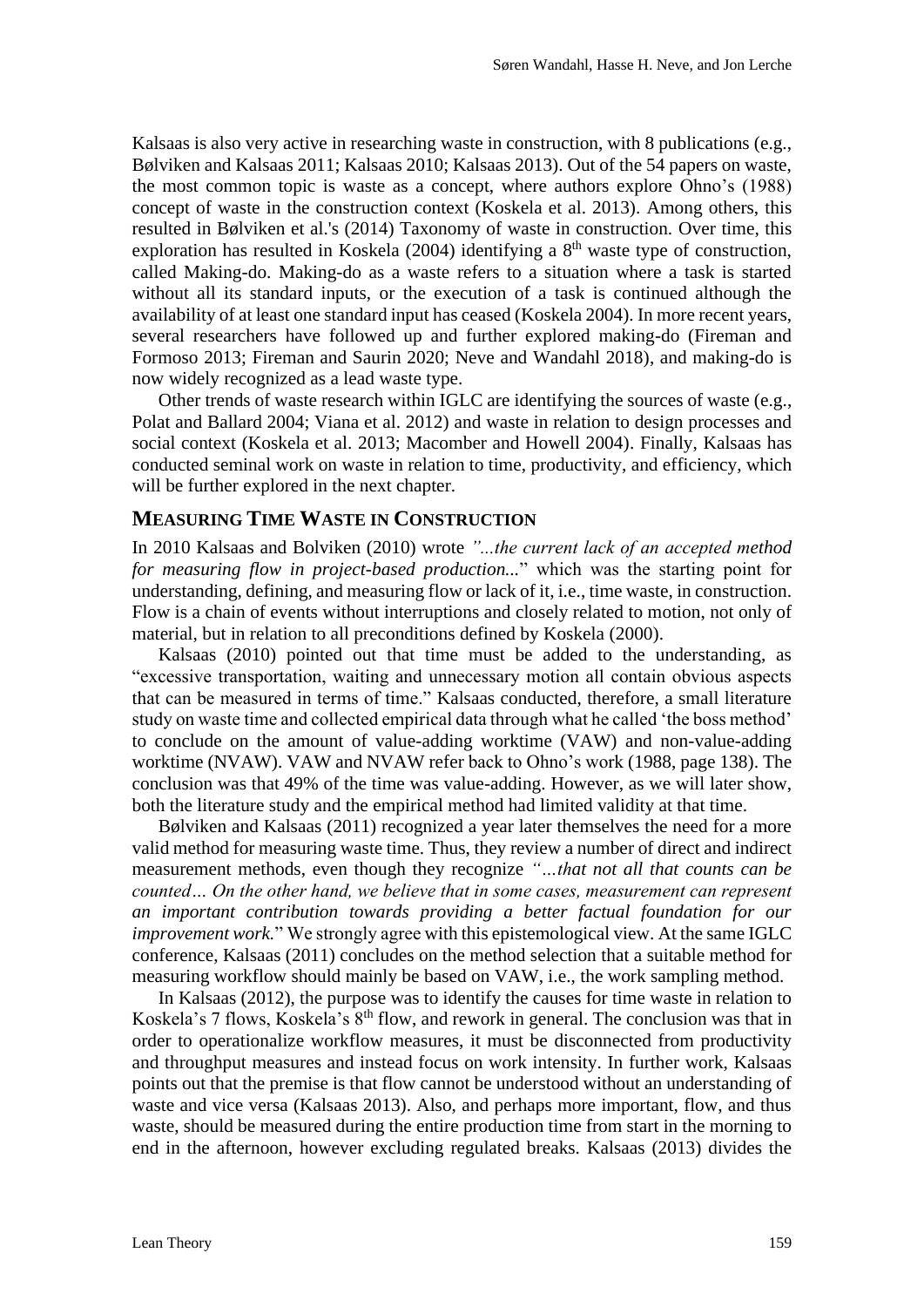time into VAW and NVAW, where the NVAW has several subcategories like indirect work, planning, HSE, waiting, personal time, rework, etc. This division is very similar to Work Sampling, as presented in, e.g. (Neve and Wandahl 2018; Neve et al. 2020).

#### **WORK SAMPLING**

The work sampling (WS) method has been used since the 1970s to collect data on the amount of value-adding worktime, which is called Direct Work (DW) in the WS method (Gong et al. 2011). The WS method is quantitative and uses direct observations to obtain data on how craftsmen use their work time. The main topic of the published WS studies has throughout time been on how construction can be improved with regards to efficiency, Construction Labor Productivity (CLP), and in the end, construction cost and time. Looking at some of the early work on WS by Thomas (1981), he provides relevant insights on how a WS study can be planned and how the data can be analyzed.

The WS method quantifies how much time craftsmen use on DW and NVAW time. The method is based on direct observations quantified by categorizing them into suitable categories describing the work in focus. The time between each single observation must be randomized in order to avoid cyclic data. All WS studies apply a DW category. However, when it comes to the NVAW category, the picture is more blurred. Some studies categorize all none-DW time as NVAW, while other studies have a more detailed view of NVAW, including a number of subcategories. Generally speaking, NVAW time can in WS be divided into Indirect Work (IW) and Waste Work (WW), resulting in Work Sampling having three categories of time DW, IW, and WW. DW's relation to productivity has been debated throughout time, as DW directly influences the denominator and indirectly the numerator of the productivity equation. Recent studies do, though, concluded that DW is statistically significantly correlated to construction labor productivity on activity, project, and national level (Araujo et al. 2020; Neve et al. 2020).

#### **RESEARCH AIM**

This research aimed to conduct an extensive review to collect the largest sample of DW values in construction ever published. This sample should constitute a valid baseline of DW in construction, which could be applied for benchmark purposes, outline future direction in research, and guide industry in their quest of increasing efficiency of construction.

# **METHODS**

The main method of this research is an extensive literature review. Several search strategies were combined. Firstly relevant search strings were developed based on pertinent search terms appropriate for the topic, i.e., Work Sampling, Activity Analysis, Waste, Productivity, Direct Work, and Efficiency. The search term was combined with domain terms like construction, building, and construction industry to focus the search on construction. The different search string combinations were applied to three different databases: Google Scholar, ASCE database, and the IGLC paper database. The IGLC paper database was chosen to include the most domain-specific papers and research discourse in the community. The ASCE database was included, as it is clear that Construction Labor Productivity has been a popular research topic for many of the journal papers. Finally, Google Scholar was applied as the largest open-access database. To sort the findings, a number of inclusion and exclusion criteria were applied. Only construction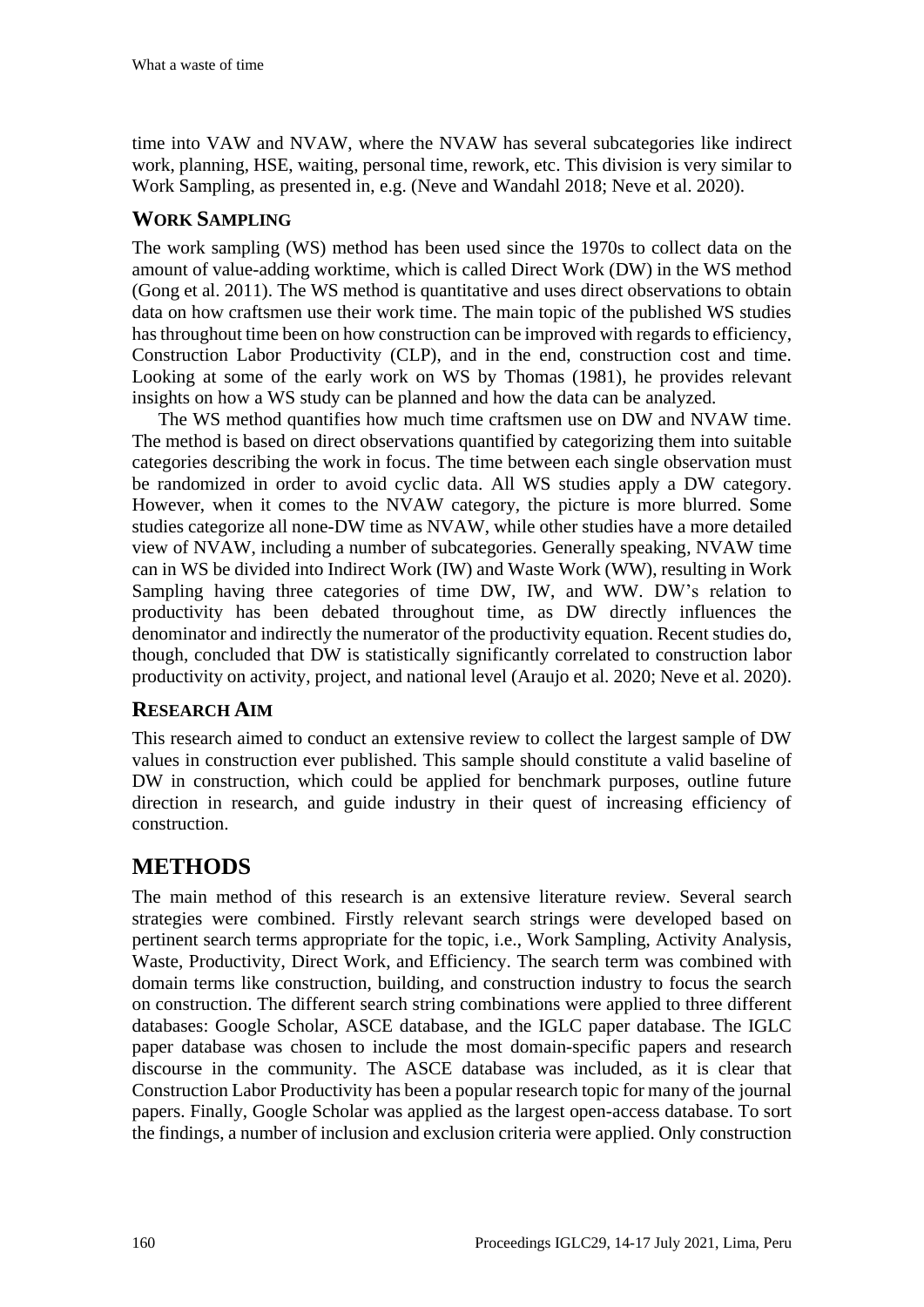work was to be included. Only papers that clearly presented a DW value were included. Multiple publications of the same study were excluded.

This resulted in an initial pile of research papers included in the review. These papers were used to identify further papers by: 1) Examining papers that cited these papers. This was done based on Google Scholar. 2) Reviewing references of each paper to identify possible further literature. 3) Using identified authors to look for additional papers on the same topic from the same authors.

All identified papers were entered into a spreadsheet, including information about authors, year of study, country, DW value, IW and WW values if available, and information about the work observed. The sample was then crosschecked to remove doublets and reviewed to ensure that a DW value from a study was not included twice or more due to multiple publishing sources of the same study. After that, the sample was ready for analysis.

#### **RESULTS**

Previous DW findings were identified in 72 pieces of literature with a total of 474 DW values (N) from WS studies. The literature identified is distributed geographically as follows: North America n=300; Europe N=73; Asia/Australia N=48; Africa N=40; South America N=13. Due to the IGLC page limitation of 10 pages, including references for submission, all the references (72) are omitted.

The 474 entries large sample is without equal the largest ever presented in a Work Sampling literature review. Descriptive statistics are applied to examine the sample, whereafter implications for the IGLC society as well as for the industry are discussed.

A histogram is created for the sample, and this is visually compared with a normal distribution with mean  $(\mu)$  and standard deviation  $(\sigma)$  from the sample itself, cf. figure 1.



Figure 1. Histogram of n=474 DW values from previous findings, and a fitted normal distribution function with  $\mu$  = 43.6% and  $\sigma$  = 16.5%

Firstly, the sample is described by mean  $\mu$ =43.6%, standard deviation  $\sigma$ =16.5%, and mode m=41%. The large standard deviation indicates large discrepancies in the sample, and it needs to be corrected for outliers before further statistical analysis. The problem is an inconsistent understanding of the work sampling categories, cf. the introduction chapter. Some of the studies have only measured DW (N=233), while others have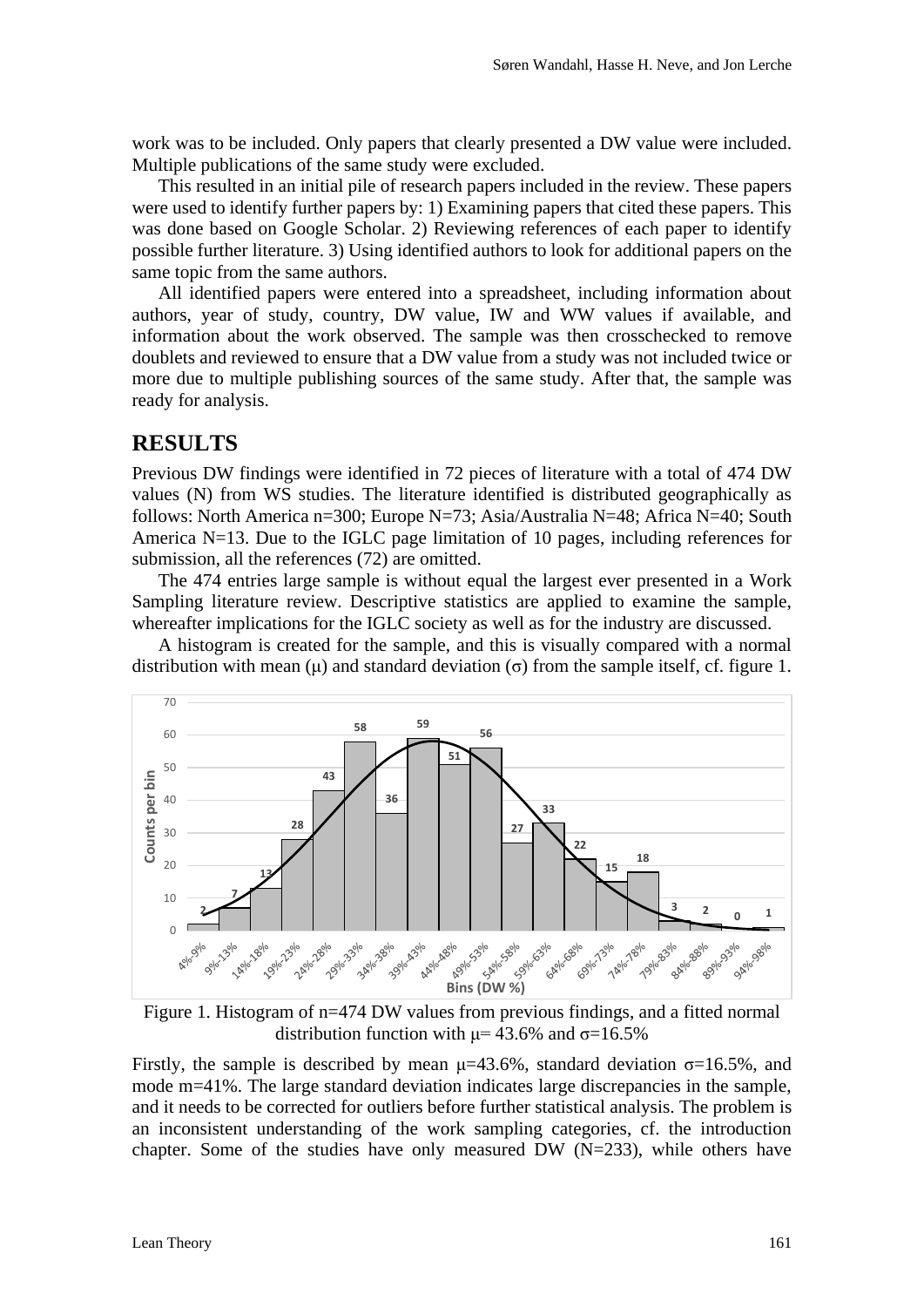measured both DW, IW, and WW ( $N=241$ ). The problem is that some researchers consider IDW to be part of DW, while others consider IDW to be part of WW. That is why we in the sample can find unrealistic high DW values of, e.g., 98%. These outliers should be taken into account when analyzing and concluding on the sample.

Visually, the histogram (figure 1) fits very well with the normal distribution function, thus the sample seems to be valid and gaussian as expected. The histogram shows us that the most likely bin is bin 39%-43% representing 12% (count=59) of the sample. Bins in the interval [24% ; 58%] counts 330 data points, thus constitute 70% of the sample, which is very close to a z-score of 1. Next, the sample is described as a function of time to investigate any statistically significant developments. This is depicted in figure 2.



Figure 2. Development over time of n=474 DW values from previous findings. The linear trendline has  $R^2=0.033$ .

As seen on the scatter plot in figure 2, there is a weak visual indication of DW's decrease over time. However, the linear regression model has a very weak coefficient of determination  $R^2$ =0.033. Even if outliners are removed from the sample by limiting the sample to only include data points in the interval  $\mu \pm \sigma$  (z-score =1), a linear regression model would still have a weak coefficient of determination  $R^2$ =0.062. Thus there is no significant development in DW over time, as time is not a predictor variable for DW.

Geographically, the samples are distributed over 23 different countries from all continents except Antarctica. Few countries have a large enough sample size to be valid. Only four countries have a sample size of +20 and are based on more than one study. USA (N=238) has a mean of  $\mu$ =39.8% and  $\sigma$ =11.7%. Canada (N=63) has a mean of  $μ=47.3%$  and σ=16.7%. Denmark (N=25) has a mean of  $μ=33.1%$  and σ=11.0%. Norway (N=20) has a mean of  $\mu$ =58.6% and  $\sigma$ =11.2%. Norway stands out with a larger mean than the other countries, and the Canadian samples have a larger standard deviation than the other countries. Generally speaking, the DW baseline is in the range of  $30\n-40\% \pm 10\%$ . There is no indication that the country should be a predictive variable for DW.

Many of the studies do not precisely inform what kind of work was observed in the Work Sampling study, or the study includes several trades not separated. These are from now on called unspecified. Table 1 shows DW values divided by type of trade work.

As shown in table 1, 291 out of 474 DW values have not precisely defined the observed kind of trade. The remaining 183 DW values are fairly distributed between seven generic types of trade work. The standard deviation is relatively high for all the named trades, thus one cannot conclude that the trade is correlated with the effectiveness of the work. Therefore, the type of work is not a predictor variable for DW.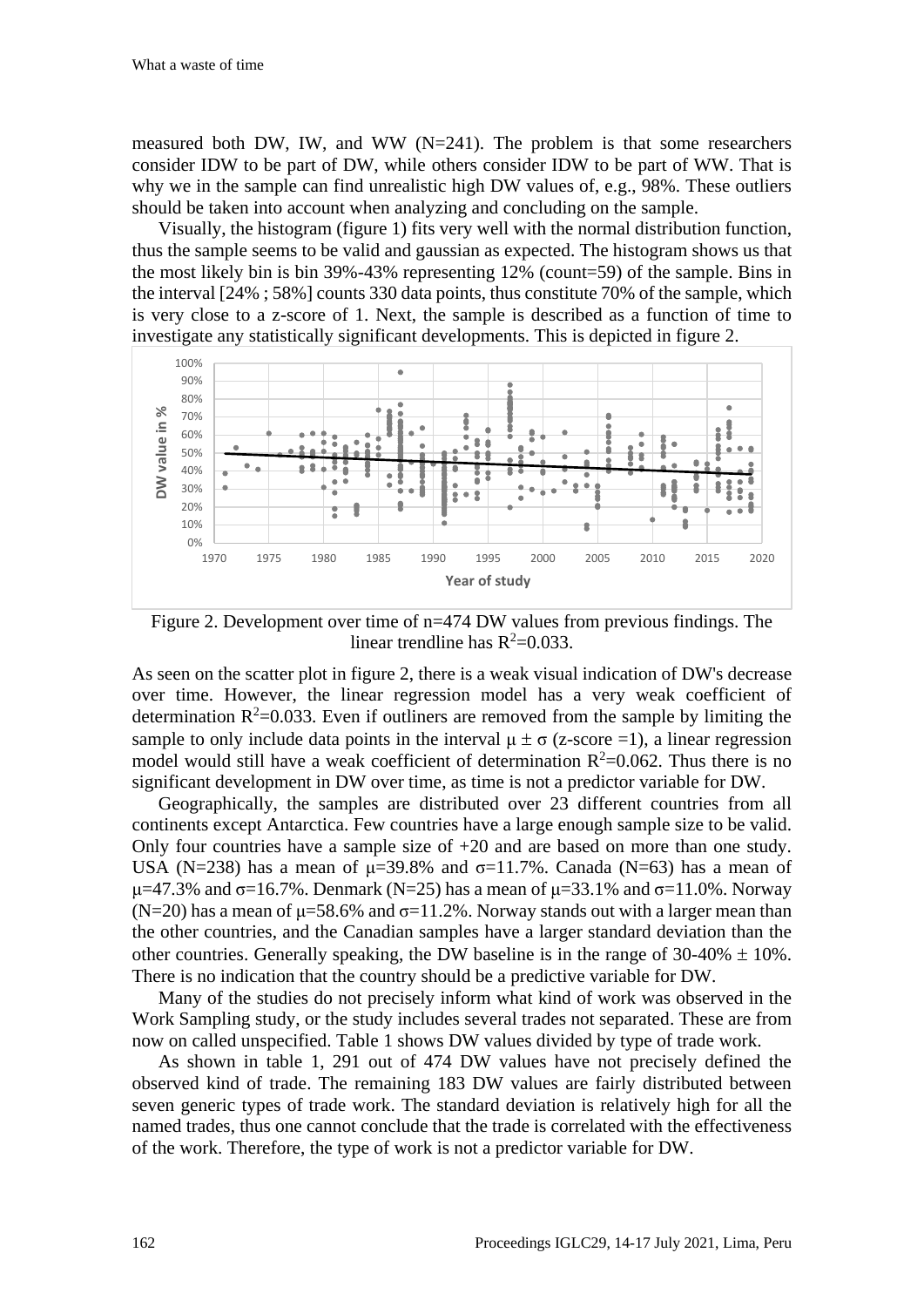| $\alpha$ on those than one source of research $(11 - 77)$ . |            |              |                      |
|-------------------------------------------------------------|------------|--------------|----------------------|
| Trade                                                       | Sample (N) | Mean $(\mu)$ | Std. dev. $(\sigma)$ |
| <b>Brick &amp; Tiles</b>                                    | 27         | 46.2%        | 13.2%                |
| Carpenter                                                   | 26         | 43.9%        | 15.7%                |
| Civil                                                       | 10         | 31.2%        | $9.6\%$              |
| Concrete                                                    | 48         | 38.8%        | 19.0%                |
| Electrical                                                  | 22         | 47.4%        | 16.5%                |
| <b>HVAC</b>                                                 | 25         | 32.0%        | 16.1%                |
| <b>Steel</b>                                                | 25         | 41.3%        | 20.4%                |
| Unspecified or mixed                                        | 291        | 45.9%        | 15.6%                |
|                                                             |            |              |                      |

Table 1: WS studies grouped by kind of trade with more than 10 samples per trade and based on more than one source of research  $(N-474)$ .

# **DISCUSSION**

The result showed a baseline where direct work constitutes 43.6% of the work time. The review also showed that there was some discrepancy in the categories. Several unalike categorizations have been applied in the different studies. Some studies apply only the DW category. Others use three categories, namely DW, IW, and WW. Some consider IW as a part of DW, and so continues the inconsistency. Two important learnings should be drawn from this. Firstly, the current baseline of  $\mu$  = 43.6% contains a relatively considerable uncertainty, which is also reflected in  $\sigma$ =16.5%. Secondly, the application of work sampling and other methods of measuring wasted work time needs a more unified guideline and application. The following taxonomy is recommended Direct Work (DW)  $=$  Producing. Indirect Work (IW)  $=$  Talking, Preparing, and Transporting. Waste Work  $(WW) =$  Walking, Waiting, and Gone.

Returning to the question of whether the indirect work (talking, preparation, and transportation) should be considered waste or value-adding. Many practitioners have argued that it should be regarded as value-adding, as one cannot imaging a construction project without transportation, preparation, and talk for coordination. This is needed to complete the tasks, they argue. On the other hand, Lean theory argues that activity either adds value (transforms) or is considered waste. The distinction between DW and IW depends on the perspective that is considered. If you observe a site cleaning crew, cleaning is DW. If you observe an HVAC crew do cleaning, it is IW. Imagine two identical tasks A and B, but with a different distribution of the work time, as illustrated in figure 3.

Task A and B have the same amount of walking, waiting, and gone, but task A has more production time and less talking, preparation, and transportation than task B. Which task do you think will be completed first, task A or B? The answer can only be that task A will complete faster than task B. Thus, in order to be efficient, it is now clear that we need to minimize time spend on IW (talk, preparation, and transportation). Of course, the same count for the Waste Work, which also needs to be reduced.

The conclusion and also the recommendation of this research are therefore clear. 1) We should apply Work Sampling to get a data-driven approach and to measure our waste time. 2) Work Sgampling must include categories of DW, IW, and WW, 3) We must aim to have as much DW as possible. Moreover, WS should be used to identify waste and NVAW.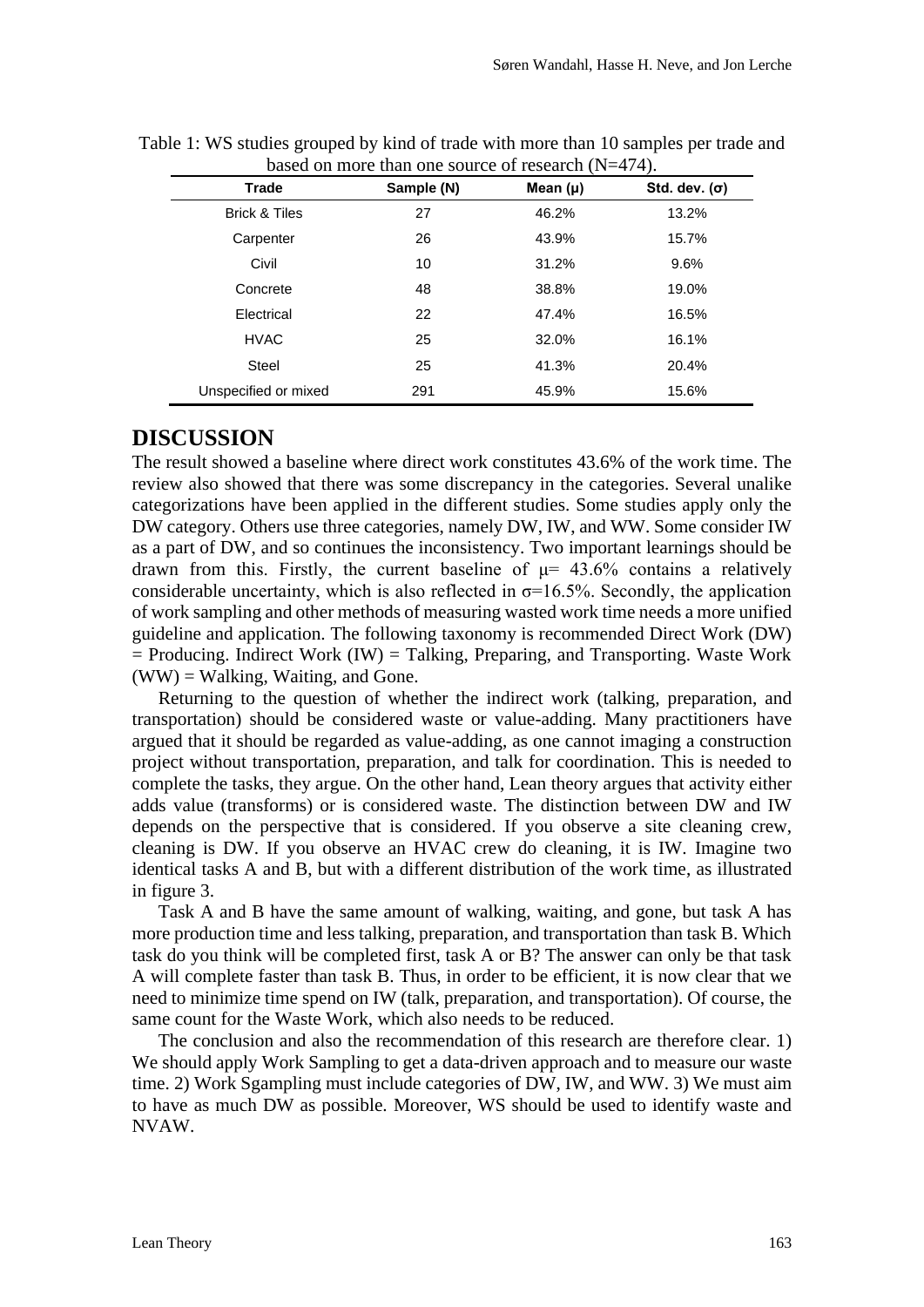

Figure 3. Two identical painting tasks, but with two different distributions of work time.

This review contributes to the Body-of-Knowledge with a large and significant baseline of DW. Practitioners can apply this baseline for benchmarking purposes by using the sample's cumulative distribution function, as illustrated in figure 4. As pointed out, the sample includes different use of Work Sampling taxonomy, which challenges the validity of this study. Adding to this is the fact that direct work can include both re-work and making-do. Very few of the studies in the sample relate critically to this. Academic and practitioner should though use this study carefully for generalizing purpose, whereas WS as method to improve a single project is with high validity.



Figure 4. Cumulative Distribution Function of the DW sample (n=474).

The final part of the discussion is the connection between DW and CLP. For a starting point, one could argue that DW and CLP are not alike and not connected. CLP is an indicator of how much output is generated per resource use. DW and Work Sampling is one the contrary an indicator for efficiency and not directly linked to the output. Are there then no connections between DW and CLP? Indeed there is. The more efficient you are, i.e., the higher percentage of Direct Work, the less resource you need to produce. Resource usage is the denominator in the CLP formula; thus, the higher DW, the less resource, the higher is the productivity. This is logic!.

Nonetheless, this logic has rarely been quantified and proven in research. Recent studies do, though, concluded that DW is statistically significantly correlated to construction labor productivity on activity, project, and national level (Araujo et al. 2020; Neve et al. 2020; Siriwardana et al. 2017).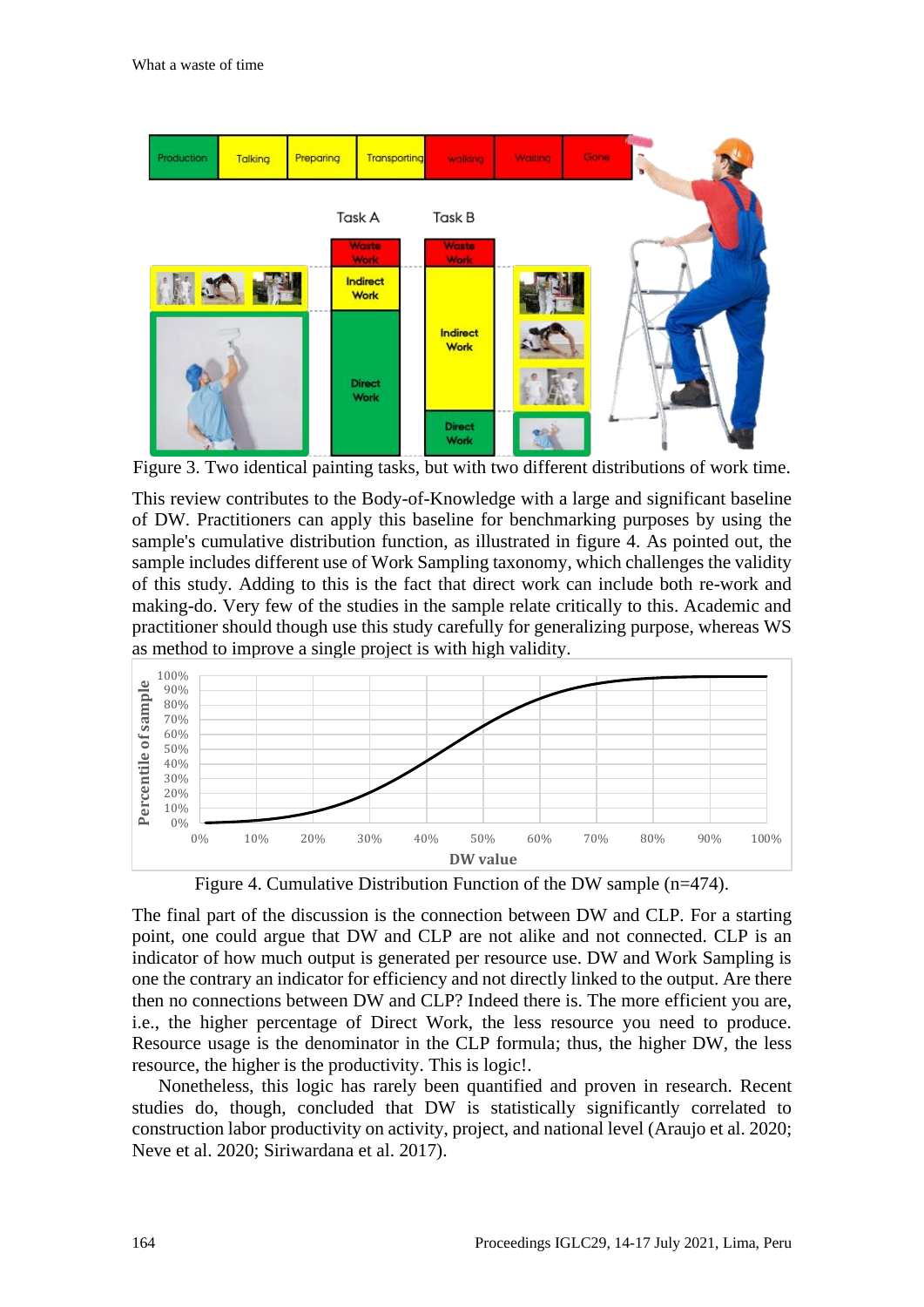#### **CONCLUSION**

This research aimed to conduct an extensive review to collect the largest sample of DW values in construction ever published and constitute a valid baseline of DW in construction, which could be applied for benchmark purposes. The research succeeded by identifying 474 case studies of DW measures origin from 72 different publications. The sample was confirmed to be a normal distribution with a mean DW value of 43.6%, with a standard deviation of 16.5%. An effect of these results is the outline of some recommendations for the lean construction community regards waste work time and construction site efficiency. The first recommendation is to apply a more stringent taxonomy for data collection in work sampling, including three categories, Direct Work, Indirect Work, and Waste Work. The second recommendation is to apply work sampling as much as possible to enhance a data-driven approach to flow optimization. Third and final recommendation is that the optimization should focus mainly on direct work and aim to increase this as much as possible, as indirect work has to be considered waste in the purest definition of lean.

#### **REFERENCES**

- Araujo, L. O. C., Neto, N. R., and Caldas, C. H. (2020). "Analyzing the Correlation between Productivity Metrics." *Construction Research Congress 2020*.
- Bølviken, T., & Kalsaas, B. T. (2011). "Discussion of Strategies for Measuring Workflow in Construction." *Proc. 19th Ann. Conf. Int. Group for Lean Constr., Lima, Peru.*
- Bølviken, T., Rooke, J., and Koskela, L. (2014). "The Wastes of Production in Construction – a TFV Based Taxonomy." *Proc. 22nd Ann. Conf. Int. Group for Lean Constr., Oslo, Norway.*
- Emdanat, S., Linnik, M., and Christian, D. (2016). "A Framework for Integrating Takt Planning, Last Planner System and Labor Tracking." *Proc. 24th Ann. Conf. Int. Group for Lean Constr., Boston, USA.*
- Fireman, M. C. T., and Formoso, C. T. (2013). "Integrating Production and Quality Control: Monitoring Making-Do and Unfinished Work." *Proc. 21st Ann. Conf. Int. Group for Lean Constr., Fortaleza, Brazil.*
- Fireman, M. C. T., and Saurin, T. A. (2020). "Chain of Wastes: The Moderating Role of Making-Do." *Proc. 28th Ann. Conf. Int. Group for Lean Constr., Berkeley, USA.*
- Formoso, C., Isatto, E., & Hirota, E. (1999). "Method for Waste Control in the Building Industry." *Proc. 7th Ann. Conf. Int. Group for Lean Constr., Berkeley, USA.*
- Frandson, A., Berghede, K., and Tommelein, I. D. (2013). "Takt Time Planning for Construction of Exterior Cladding." *Proc. 21st Ann. Conf. Int. Group for Lean Constr., Fortaleza, Brazil.*
- Frandson, A., Berghede, K., and Tommelein, I. (2014). "Takt-Time Planning and the Last Planner." *Proc. 22nd Ann. Conf. Int. Group for Lean Constr., Oslo, Norway.*
- Frandson, A. G., Seppänen, O., and Tommelein, I. D. (2015). "Comparison Between Location-Based Management and Takt Time Planning." *Proc. 23rd Ann. Conf. Int. Group for Lean Constr., Perth, Australia.*
- Gong, J., Borcherding, J. D., and Caldas, C. H. (2011). "Effectiveness of craft time utilization in construction projects." *Const, Mgmt. & Eco.*, 29(July), 737-751.
- Gouett, M., Hass, C., Goodrum, P., & Caldas, C. (2011). "Activity Analysis for Direct-Work Rate Improvement." *Const, Mgmt. & Eco*, 137(12), 1117-1124.
- Kalsaas, B. T. (2010). "Work-Time Waste in Construction." *Proc. 18th Ann. Conf. Int. Group for Lean Constr., Hafia, Israel.*